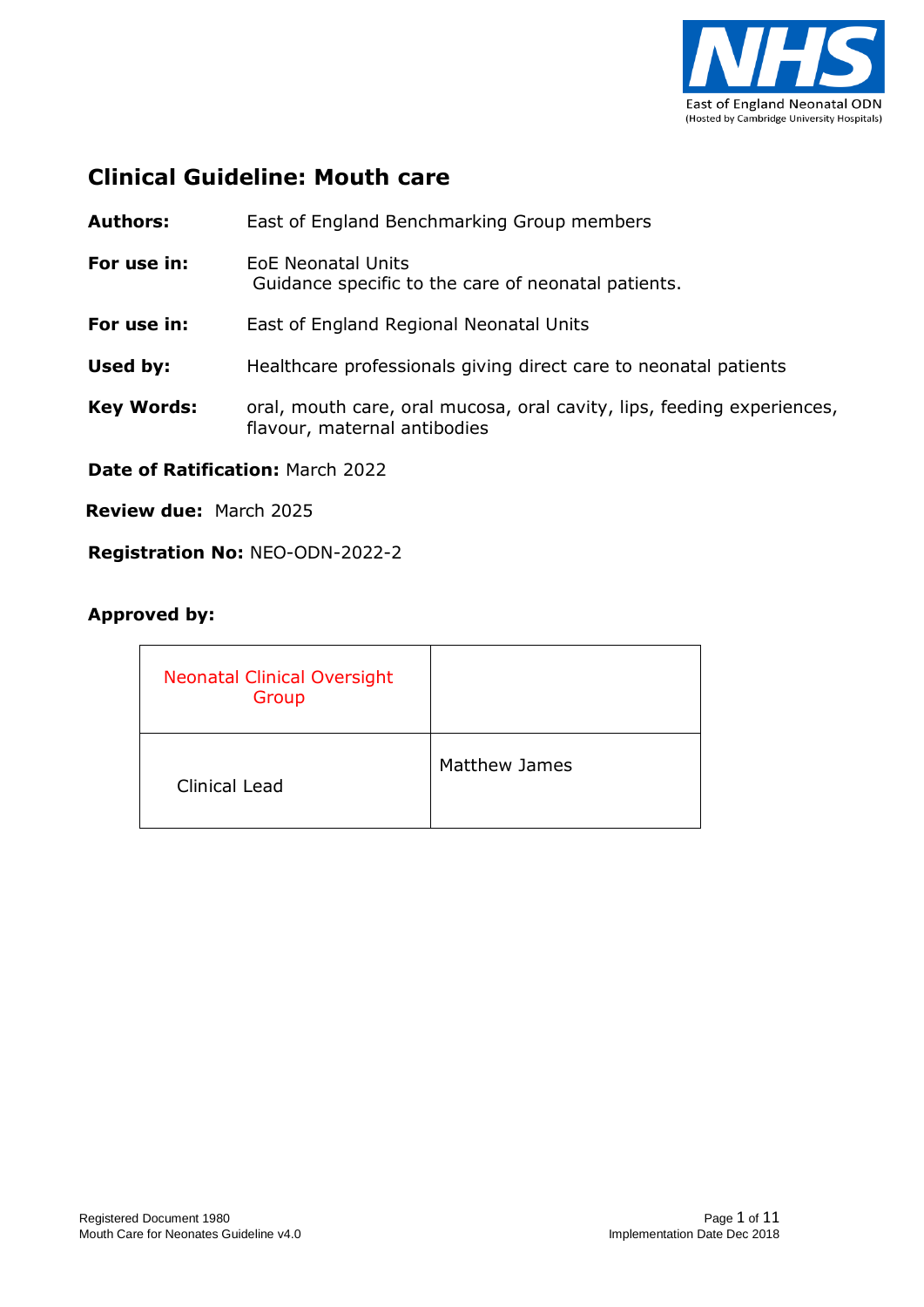

#### **Audit Standards:**

- 1. There is an evidence-based assessment tool used for mouth care
- 2. There is information and education to support parents in meeting the mouth care needs of their infant
- 3. Mouth care is continually evaluated and reassessed
- 4. Practice is benchmarked annually, and action plans formulated

### **1. Scope**

For use in neonatal units within the East of England ODN

### **2. Purpose**

- To inform practice in order to maintain a clean and comfortable oral cavity by effective mouth care procedures.
- To ensure that effective oral care is maintained in all babies, especially for ones that are unable to orally feed.
- To introduce early flavour experiences for babies, especially those who are nil by mouth or exclusively fed via gastric tube.
- To enable staff to educate and support parents in meeting the mouth care needs of their babies.

## **3. Background**

The mouth is a crucial orifice for eating, drinking, taste, breathing, speech, communication and the immune system<sup>1</sup>. A healthy oral cavity is the first line of defence against any potential infection. Dry and cracked lips can harbour pathogens as the protective barrier has been reduced<sup>2</sup>.

Assessment and delivery of appropriate oral care refreshes the mouth, keeps the mucous membranes moist and can reduce distress and discomfort as well as prevent potential infections  $(3,1)$ . In addition, oropharyngeal administration of colostrum may provide potential immune therapy for ELBW infants and decrease incidences of NEC and sepsis  $(11,4)$ .

The early sensory experiences of high-risk neonates are drastically different from those of a typical infant. Neonates who are fed via gastric tube do not have the same opportunities to experience flavours and traditional feeding behaviours<sup>5</sup>. Therefore, providing oral care with milk for babies can introduce and develop some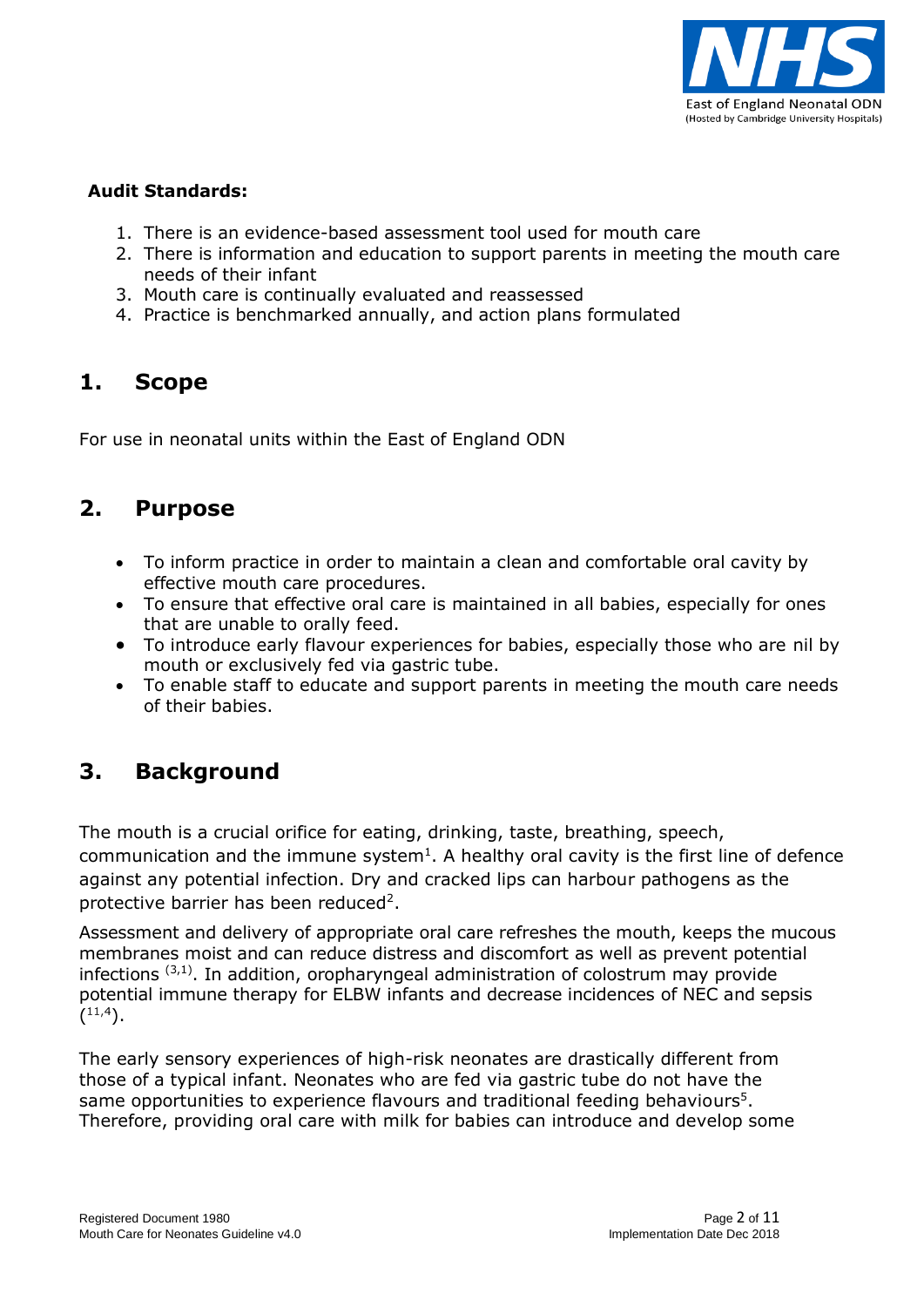

early positive taste and smell learning experiences and achieves the same benefit of coating the oral mucosa that the infant who is breast or bottle feeding receives $6$ .

Using the mother's own colostrum or breastmilk during oral cares is inexpensive and well tolerated by even the smallest and sickest ELBW infants $^{8, 9, 1}$ . It also provides positive experience for the parents. Providing oropharyngeal colostrum is associated with increased rated of feeding with breast milk (**<sup>7</sup>** ,).

## **4. Risk factors for poor oral health in a neonate**

- Nil by mouth status
- Restricted oral intake / gastric tube feeding
- **Respiratory support**
- Oral suction
- Antibiotic therapy
- **C** Oxygen therapy
- **Muscle relaxant /sedation**
- Diuretic therapy
- Tachypnoea
- Drugs that can induce dry mucosa morphine, steroids

### **5. Breast milk use for mouth care**

 NICE guidance and Specialist Neonatal Quality Standards promotes the support of mothers to express breast milk and establish lactation<sup>6</sup>.

 Colostrum and breast milk have unique properties which promote babies' health and development, including maternal antibodies and anti-inflammatory substances which offer protection against disease and infection $^{10}$ .

 Nurses should advise parents of babies who are unable to be enterally or orally fed, about the value of breast milk, particularly in relation to its anti-infective and antiinflammatory properties to the vulnerable newborn.

 Babies are thought to recognize the taste of their own mother's milk and the familiarity can provide comfort to the newborn $^{14}$ .

 Freezing and then thawing breast milk can decrease its cellular and host defence properties<sup>15</sup>, therefore it is advised that fresh EBM is used in preference to EBM that has been frozen and then defrosted. Refrigerating EBM can also reduce some of the antiinfective properties of EBM but not as significantly as freezing<sup>15</sup>.

 Nurses should request that mothers bring their fresh colostrum to the neonatal unit, in order to be able to start using it for oral care prior to freezing.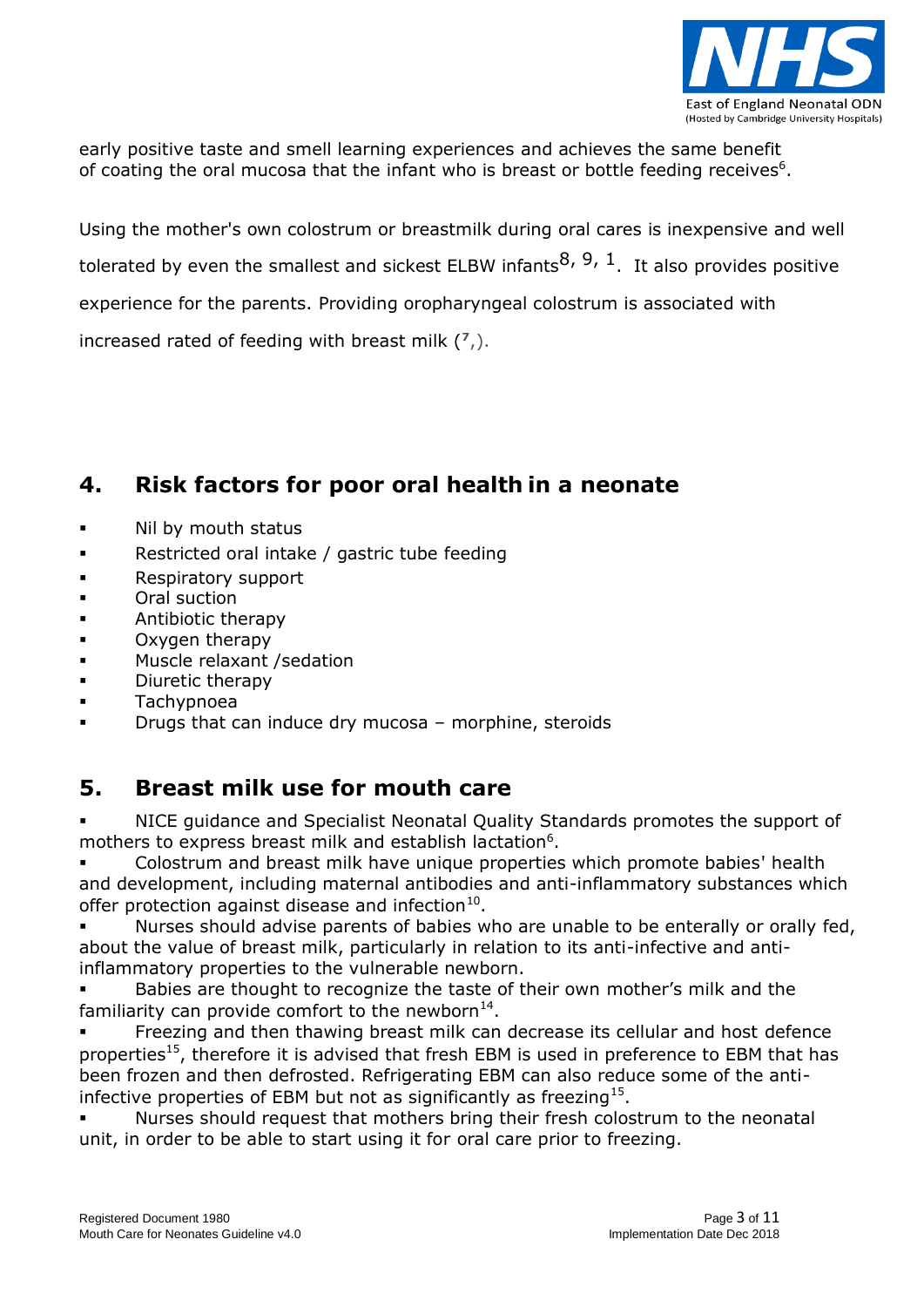

#### **Additives such as fortifier should not be used in milk for oral cares. If breast milk is not available, sterile water can be used instead.**

It must be noted that there has been discussion that for infants who are exclusively formula fed, using formula for mouthcare provides a more positive taste experience than sterile water. There is little evidence to support this practice in terms of oral hygiene and it may adversely impact the health of the mouth and gums<sup>16</sup>. While at this time we are unable to advocate for the use of formula to maintain good oral hygiene, we do recognise that there may be a place for formula dummy dips during N/OGT feeds to enhance the experience.

Dummy dips should only be conducted as part of an agreed plan of care between the clinical team, families and SALT (if available on your unit).

### **6. Assessment**

All babies on the neonatal unit should be considered eligible for oral care, as studies have so far shown that even the sickest, smallest babies; including those who are nil by mouth or ventilated benefit from moistening the lips and removing any coating<sup>9</sup>.

Mouth care with colostrum or EBM (when available) should be introduced as soon as it is available after birth. Staff should check for any contraindications for giving a baby colostrum e.g. maternal HIV infection or specific medications.

To enable appropriate mouth care, each individual baby will require a thorough oral risk assessment. This assessment represents the vital first step in planning oral care. The use of a risk assessment tool (Appendix 1) enables a consistent approach to decisions about the timing of mouth care.

Each baby should be risk assessed (Appendix 1), at the beginning of each shift. This will enable the practitioner to decide on the frequency of the mouth care required. However, this may need to be reassessed during the shift.

The condition of the mouth should be assessed regularly (Appendix 2) to provide an outcome to measure the quality and effectiveness of mouth care interventions. This will also highlight problems at an early stage.

# **7. Equipment**

- **Baby's own fresh EBM/sterile water**
- Cotton tipped applicators/gauze
- **Non-sterile gloves if required**
- Waste bag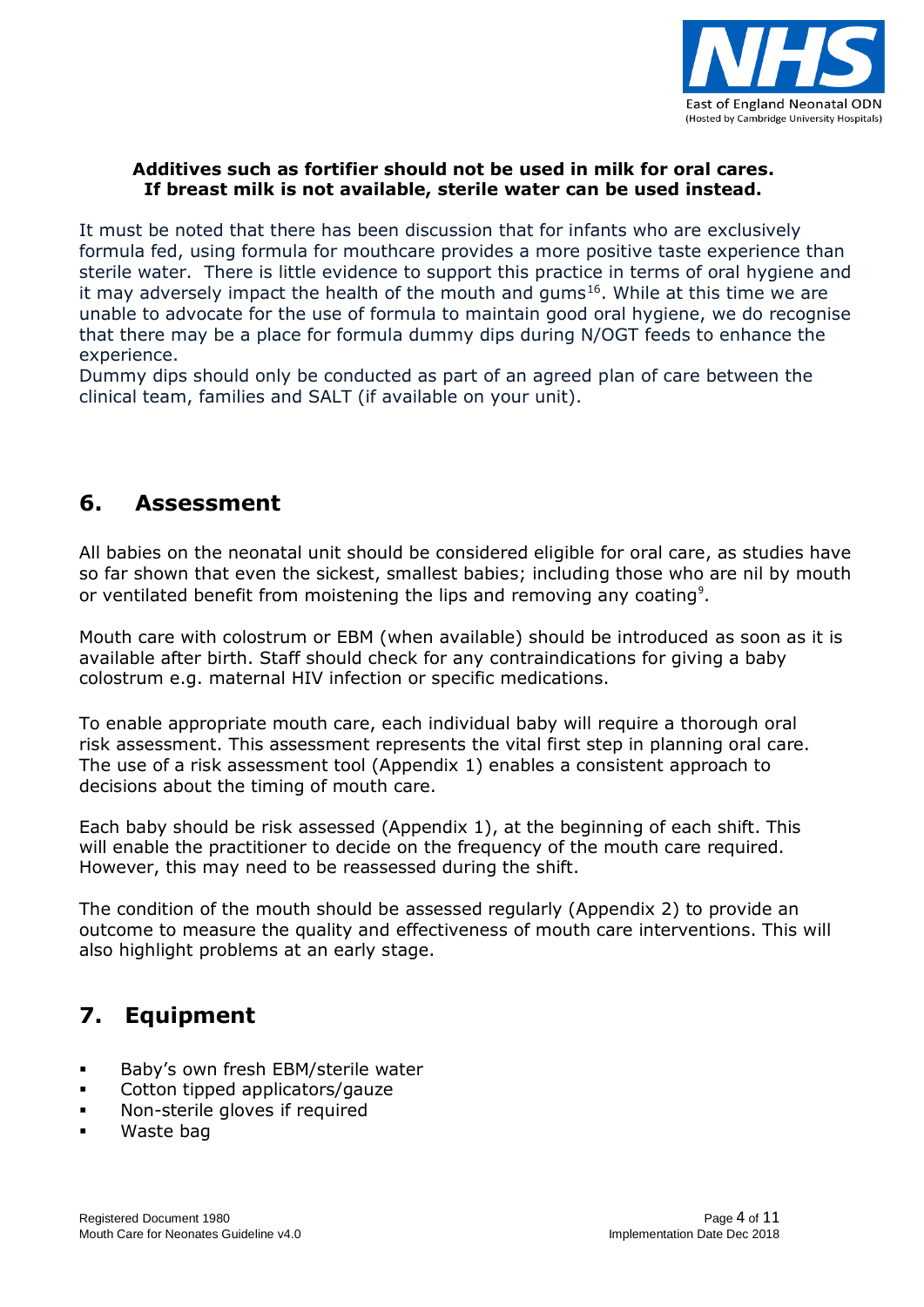

## **8. Method**

It is part of the nurses' role to facilitate family-centred care, therefore, whenever possible, oral care should be performed by the family/carer. The East of England Neonatal ODN Parent Passport assistance cards should be used for staff/parent teaching to ensure the consistency of the method taught.

1. Assess that the baby's clinical condition is stable enough to receive mouth care.

2. Ensure baby is awake. Aim to perform mouth cares with EBM prior to a tube feed, to promote the association of tasting milk at feed time.

3. Carry out thorough hand hygiene, as per Trust policy.

4. Prepare equipment ready for use.

5. Check that the baby's milk or sterile water is in date. If breast milk, ideally this should be freshly expressed and not taken from the stock of milk used for feeding

6. If the infant requires suction this should be carried out before the mouth care is performed to remove secretions from the oral cavity.

7. It is vital that mouth care is a positive experience for babies, in order to counterbalance the many negative experiences they have and with the aim of reducing the risk of oral aversion. Carers and staff should therefore be guided by the baby's behavioural cues throughout mouth cares, pausing to allow the baby to recover from any periods of instability and only continue if the baby is able to maintain homeostasis.

8. Dip a cotton tipped applicator/gauze in the milk/sterile water and squeeze lightly, to remove excess liquid. Administration of Buccal Colostrum should be considered first as this has shown many benefits  $(12)$ . Use this to clean gently and slowly around the oral cavity, paying particular attention to the gums, palate, tongue and buccal mucosa (lip & cheek lining). Using a 'dab and roll' technique is preferable to wiping, which can be too tickly and over-stimulating. Repeat until clean, provided the baby is tolerating the procedure. Never re-dip a used swab into a sterile water bottle / container of milk as this will contaminate the liquid with bacteria.

9. With a fresh applicator/gauze gently apply milk/sterile water over the lips using the same dab and roll technique to freshen and remove any coating. Repeat if lips are very dry or coated. This acts as a lubricant and helps to prevent breakdown of the surface tissue, increasing the baby's comfort.

- 10. Discard any used equipment.
- 11. Wash and dry hands thoroughly to prevent potential spread of infection.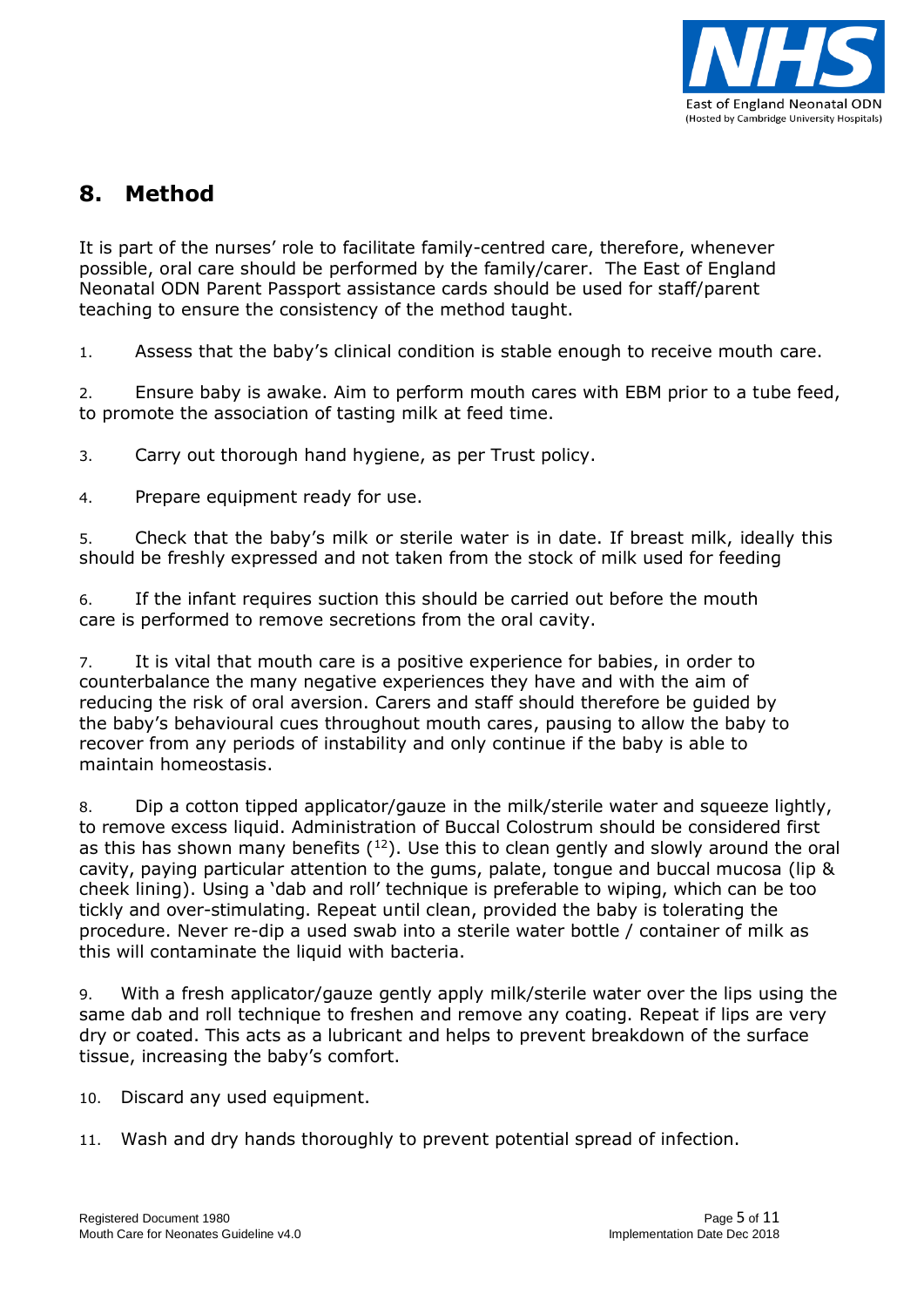

12. Document the mouth care assessment score (Appendix 2) to indicate the condition of the mouth prior to mouth care, and that care has been given.

13. Escalate any concerns to the Doctor and record in medical notes.

14. For babies receiving suck feeds, the frequency of oral care will be significantly reduced. Babies' lips may still become dry, so nurses and parents can continue to use gauze or a soft cloth for oral care.

### **9. Parental Education**

Oral care is a prime example of one of the procedures that can be offered and taught to parents on the neonatal unit<sup>13</sup>. Nurses should encourage parents/carers to participate in early involvement on the neonatal unit to provide family-centred care, ensure that parents are involved in their baby's plan of care and prepare for them discharge home. Parents should also:

- Be made aware of written information or reputable internet sources on oral care and its importance.
- Receive demonstration from nurses in the delivery of oral care to their infant, appropriate to gestation and clinical condition.

 Be encouraged to document in their Parent Passport that they are delivering mouth care to their baby.

## **10. Audit**

Audit will be through annual benchmarking activity and consequent action planning using infant's records to assess quality outcomes and guideline adherence. Poor scores may necessitate more frequent audits to ensure progress is being made.

### **References**

- 1. Gross D, Oude-Reimer M et al (2018)., European Standards of Care for Newborn Health: Mouth care.
- 2. Fernandez et al (2017), Oral care in the neonatal intensive care unt. The journal of Maternal-Fetal & Neonatal Medicine, Volume 30, (8).
- 3. Whiteing, N. & Hunter, J. (2008) Nursing management of patients who are nil by mouth. *Nursing Standard. 22(26): 40-45.*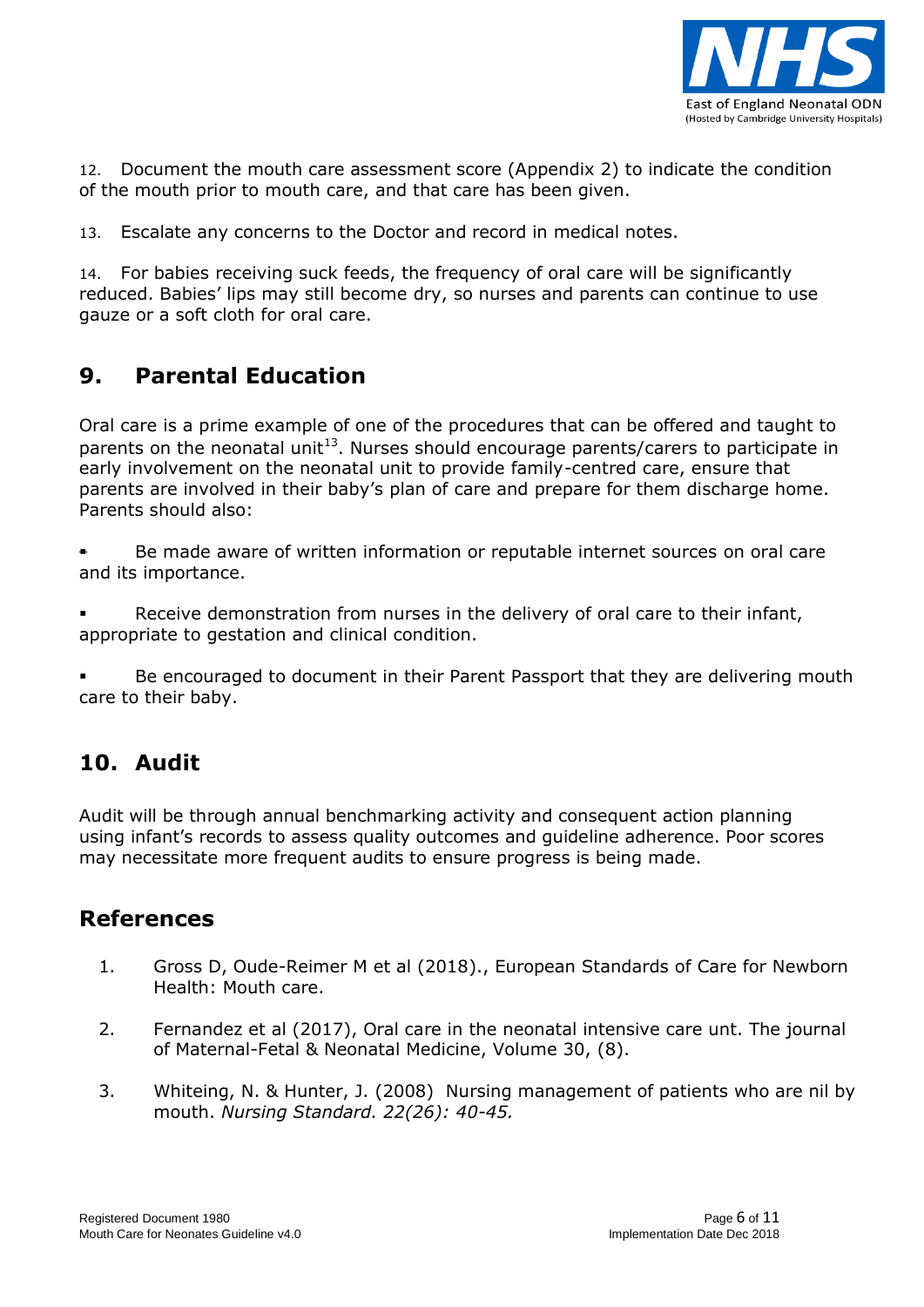

- 4. Lee et al (2015), *Oropharyngeal colostrum administration in extremely premature infants: an RCT*. [Pediatrics.](https://www.ncbi.nlm.nih.gov/pubmed/25624376) 2015 Feb;135(2):e357-66)
- 5. Bloomfield, H.F et al (2017) Early Human Development: Smell and taste in the preterm infant. Volume 114 pp 31-14
- 6. National Institute for Clinical Excellence (NICE) (2011) *Specialist neonatal care quality standards*. London. NICE.
- 7. Snyder et al (2017), *Early provision of oropharyngeal colostrum leads to sustained breast milk feedings in preterm infants* [Pediatrics &](https://www.sciencedirect.com/science/journal/18759572)  [Neonatology,](https://www.sciencedirect.com/science/journal/18759572) [Volume 58, \(6\),](https://www.sciencedirect.com/science/journal/18759572/58/6) 2017, p534-540
- 8. Spatz, D. L. & Edwards T. M. (2009) *The Use of Colostrum and Human Milk for Oral Care in the Neonatal Intensive Care Unit.* National Association of neonatal nurses. E-News. (1) 4.
- 9. *Negrea, I (2021) Neonatology for nurses. [E-book]* : MedDocs Publishers LLC. Accessed at [Neonatology for Nurses \(meddocsonline.org\)](https://meddocsonline.org/ebooks/neonatology-for-nurses.pdf) on 15/7/21.
- 10. Rodriguez, N. A; Meier, P.P; Groer, M.W. & Zeller, J.M. (2008) Oropharyngles administration of colostrum to extremely low birth weight infants: theoretical Perspectives. *Journal of Perinatology 29 1-7.*
- 11. Tao, J., Mao, J., Yang, J. *et al.* Effects of oropharyngeal administration of colostrum on the incidence of necrotizing enterocolitis, late-onset sepsis, and death in preterm infants: a meta-analysis of RCTs. European Journal of Clinical Nutrition 74 1122-1131
- 12. Rodriguez.N.A, Meier.P.P, Groer.M.W, Zeller.J.M, Engstrom.J.L, Fogg.L, Dowling.D. A Pilot Study to Determine the Safety and Feasibility of Oropharyngeal Administration of Own Mother's Colostrum to Extremely Low-Birth-Weight Infants. *Advances in Neonatal Care. August 2010 (10) 4 p206-212.*
- 13. Petty, J. (2015) *Bedside Guide for Neonatal Care: Learning Tools to Support Practice.* Palgrave: London.
- 14. Unicef (2016) *Guidance for Neonatal Units.* The Baby Friendly Initiative: Unicef. Accessed at [Guidance for Neonatal Units \(unicef.org.uk\)](https://www.unicef.org.uk/babyfriendly/wp-content/uploads/sites/2/2015/12/Guidance-for-neonatal-units.pdf)[f](http://www.unicef.org.uk/babyfriendly/wp-content/uploads/sites/2/2015/12/Guidance-for-neonatal-units.pdf) on 28.06.21 @ 13.00.
- 15. Wight, N.E. (2001) Donor human milk for preterm infants. *Journal of Perinatology 21 249-254.*
- 16. Devalia, U; Tomlinson, S; Lau, K; Bolooki, H; Johnson King, O. & Lui, C. (2019) *Mini Mouthcare Matters: A guide for hospital healthcare professionals.* Health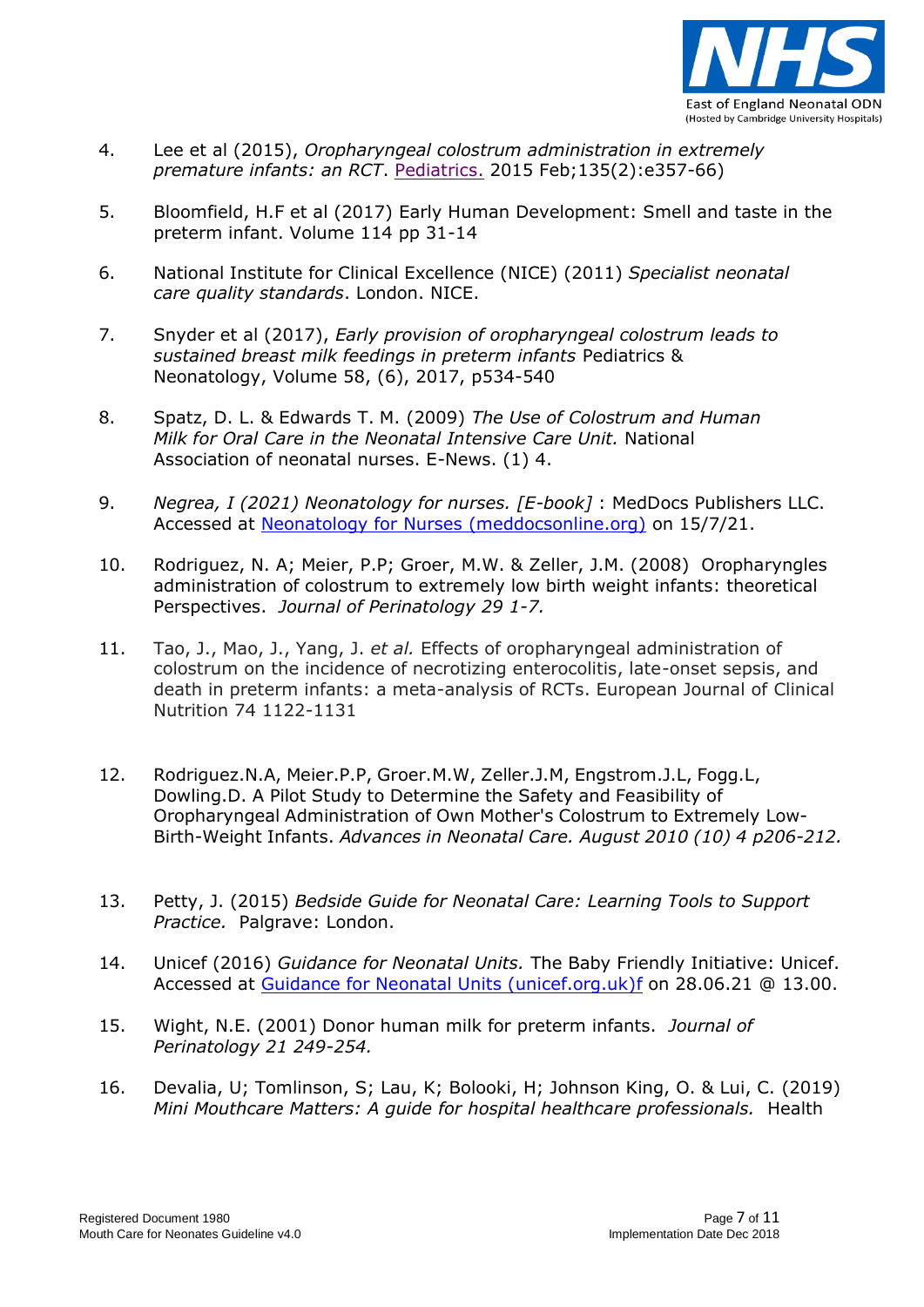

Education England (2019) accessed at [http://mouthcarematters.hee.nhs.uk/wp](http://mouthcarematters.hee.nhs.uk/wp-content/uploads/sites/6/2020/01/MINI-MCM-GUIDE-2019-final.pdf)[content/uploads/sites/6/2020/01/MINI-MCM-GUIDE-2019-final.pdf](http://mouthcarematters.hee.nhs.uk/wp-content/uploads/sites/6/2020/01/MINI-MCM-GUIDE-2019-final.pdf) on 08/12/21

- 17. BLISS (2019) Bliss Baby Charter Principle 5: Unit information and support. Accessed at [Baby-Charter-booklet-2020.pdf](https://s3.eu-west-2.amazonaws.com/files.bliss.org.uk/images/Baby-Charter-booklet-2020.pdf?mtime=20210104142806&focal=none) on 28.6.21 @ 15:00.
- 18. Clinical Guidelines Education Team (2001) *Implementing Clinical Guidelines: A Resource for the Health Care Team*. Bailliere-Tindall. Edinburgh.

Appendix 1

### **Mouth Care Assessment Tool**

| <b>Risk Assessment Tool for Mouth Care</b>                                |                             |  |
|---------------------------------------------------------------------------|-----------------------------|--|
| (Undertaken once per shift & documented according to local documentation) |                             |  |
| $0 =$ low risk $9 =$ high risk                                            |                             |  |
| Ventilated, CPAP or Flow Driver                                           | $0 = no$                    |  |
|                                                                           | $1 = yes$                   |  |
| Ventilated period                                                         | $0 =$ ventilated < 1 week   |  |
|                                                                           | $1 =$ ventilated $> 1$ week |  |
| Paralysed                                                                 | $0 = no$                    |  |
|                                                                           | $1 = yes$                   |  |
| Sedated                                                                   | $0 = no$                    |  |
|                                                                           | $1 = yes$                   |  |
| Oxygen requirement                                                        | $0 = no$                    |  |
|                                                                           | $1 = yes$                   |  |
| Feeds via gastric tube or NBM                                             | $0 = no$                    |  |
|                                                                           | $1 = yes$                   |  |
| Fluid restricted                                                          | $0 = no$                    |  |
|                                                                           | $1 = yes$                   |  |
| Antibiotics                                                               | $0 = no$                    |  |
|                                                                           | $1 = yes$                   |  |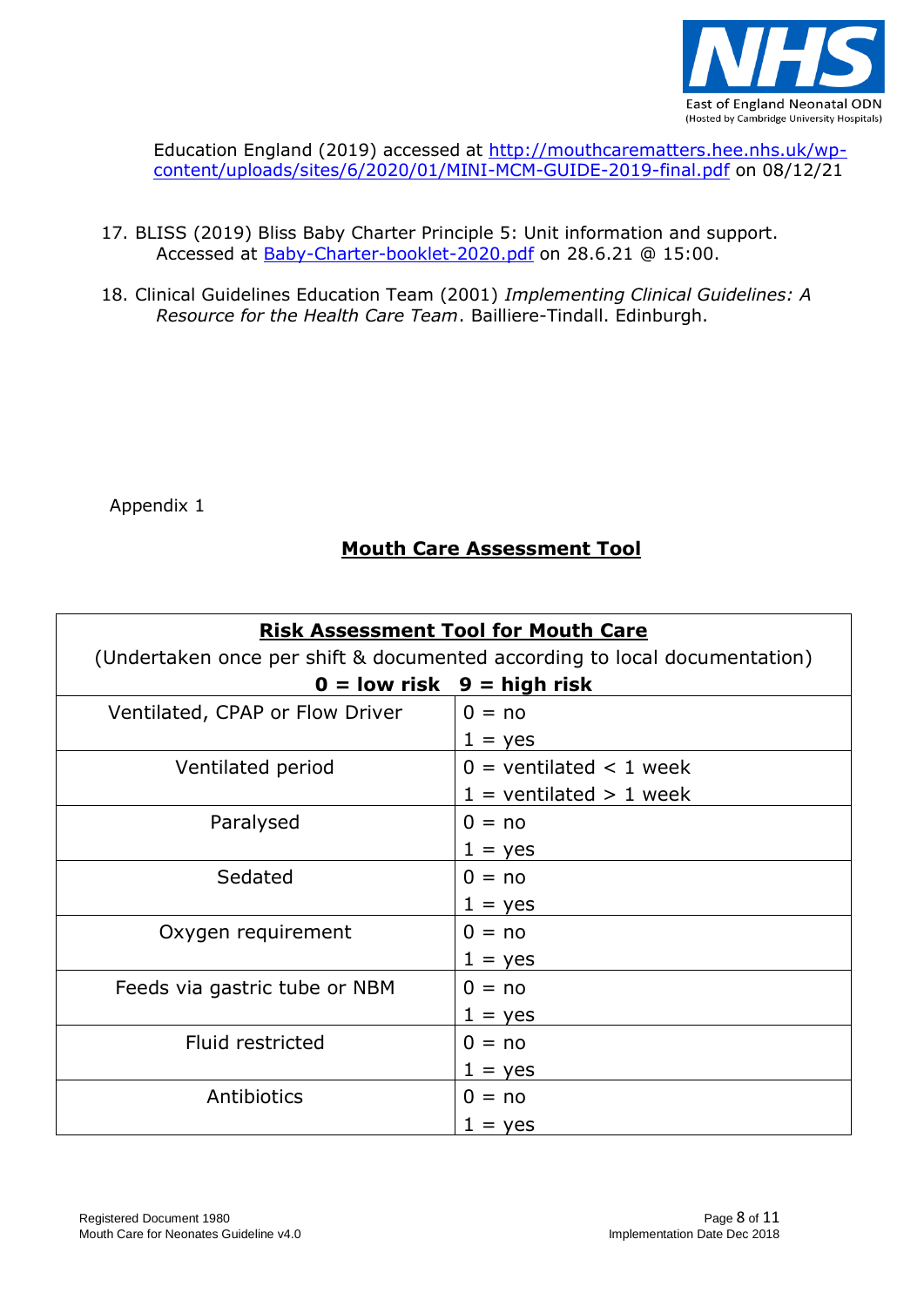

| Candida                                                                                            | $0 = no$  |  |
|----------------------------------------------------------------------------------------------------|-----------|--|
| $=$ /- receiving antifungal                                                                        | $1 = ves$ |  |
| <u>The Risk Assessment will determine the frequency of mouth Care</u>                              |           |  |
| $0 = no$ mouth care required                                                                       |           |  |
| 1-4 = $6-8$ hourly mouth care                                                                      |           |  |
| $5-8 = 4-6$ hourly mouth care                                                                      |           |  |
| $>8$ = minimum of 4 hourly mouth care                                                              |           |  |
|                                                                                                    |           |  |
| If your risk assessment or assessment of the mouth score $= 0$ and yet mouth care is still needed, |           |  |

*then please put the score in the care plan and write next to it why mouth care was needed*

Appendix 2

 $\blacksquare$ 

| <b>Assessment of the Mouth</b><br>Undertaken at each mouth care<br>(Score written on chart where mouth care indicated & care plan) |                    |                                                                                      |
|------------------------------------------------------------------------------------------------------------------------------------|--------------------|--------------------------------------------------------------------------------------|
| <b>Lips</b>                                                                                                                        | <b>Observation</b> | $0 =$ smooth, pink, moist<br>$1 = \text{coated}, \text{ dry or cracked}$             |
|                                                                                                                                    |                    | $2 =$ ulceration or bleeding                                                         |
| <b>Tongue</b>                                                                                                                      | <b>Observation</b> | $0 = pink$ , moist papillae                                                          |
|                                                                                                                                    |                    | $1 = \text{coated/shiny} + \frac{1}{5}$ red appearance<br>$2 = blistered$ or cracked |
| <b>Oral secretions</b>                                                                                                             | <b>Observation</b> | $0 = \text{minimal}$<br>(no oral suction)                                            |
|                                                                                                                                    |                    | $1 =$ moderate (oral suction)                                                        |
|                                                                                                                                    |                    | $2 = copious$ $( > 4^{\circ}$ suction)                                               |
| <b>Consistency</b>                                                                                                                 | <b>Observation</b> | $0 =$ clear and clean                                                                |
| of oral                                                                                                                            |                    | $1 =$ thin & mucoid                                                                  |
| secretions                                                                                                                         |                    | $2 =$ thick & discoloured                                                            |

**Adapted from**: Jiggins M, Talbot J (1999) **Mouth Care in PICU.** Paediatric Nursing Dec/Jan;11(10):23-26

**All Rights Reserved. The East of England Neonatal ODN withholds all rights to the maximum extent allowable under law. Any unauthorised broadcasting, public performance, copying or re-recording will constitute infringement of copyright. Any reproduction must be authorised and consulted with by the holding organisation (East of England Neonatal ODN).**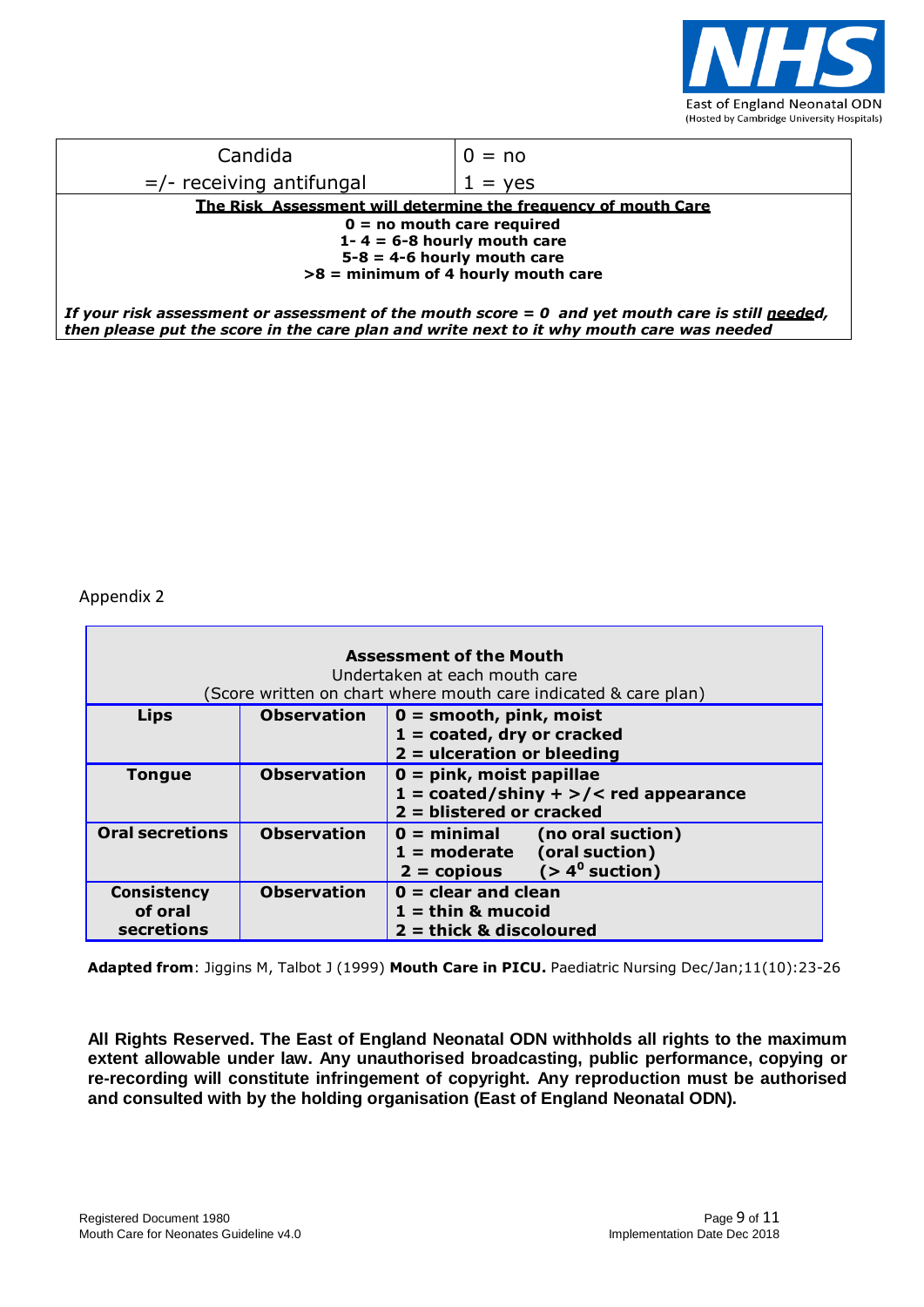

**The organisation is open to share the document for supporting or reference purposes but appropriate authorisation and discussion must take place to ensure any clinical risk is mitigated. The document must not incur alteration that may pose patients at potential risk. The East of England Neonatal ODN accepts no legal responsibility against any unlawful reproduction. The document only applies to the East of England region with due process followed in agreeing the content.**